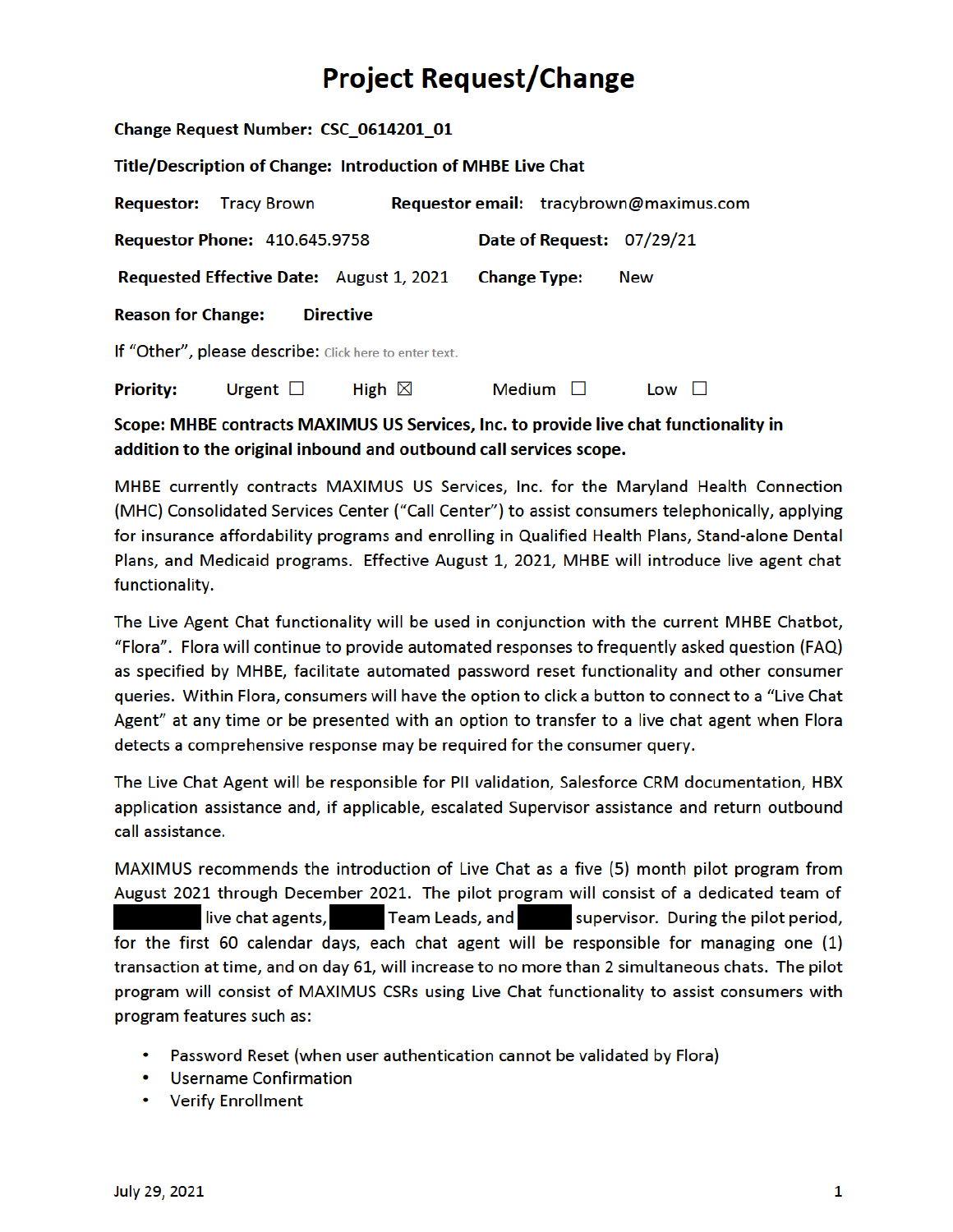# **Project Request/Change**

- Enrollment Confirmation
- Update household participants
- Update income
- Update my MCO
- MCO Confirmation
- Replacement MCO Card
- Update Demographics
- 1095-A Request
- Verification Status

The pilot phase will be used to develop appropriate metrics to manage the impact of live chat. During the pilot phase live chat agents will not be measured using the service level agreements for telephony-based agents as outlined in the RFP.

MHBE will provide real time and daily metrics via the management dashboard tool contained within the Live Chat tool. The weekly and monthly metrics can be extracted from Salesforce reporting functionality. Agent login and logout reporting is provided 'on demand' via the management dashboard tool contained in the Live Chat tool.

Maximus will provide an Excel spreadsheet consisting of all Live Chat agent's hours worked which will be supplied with the monthly invoice package.

MHBE will create training materials (training guide) and a sandbox for the purpose of building agent content expertise and skill in utilizing Live Chat functionality.

MHBE will conduct the initial train-the-trainer session for Maximus. Maximus will conduct all subsequent training sessions.

Prior to the end of the five (5) month pilot program, MAXIMUS and MHBE will evaluate the effectiveness of the program and determine if any changes to staffing or system modifications need to be introduced as MHBE moves forward with live chat.

Maximus agrees to collaborate with MHBE on increasing/decreasing staffing based on Live Chat utilization. Both parties agree to conduct weekly meetings to manage live chat functionality and staffing requirements.

MHBE will pay Maximus an hourly rate per agent of **the last includes the MHBE** will pay Maximus an hourly rate includes the following:

- Live Chat CSR
- Supervisor support
- Team Lead support
- AWS license
- Genesys license
- PureInsights (reporting) license